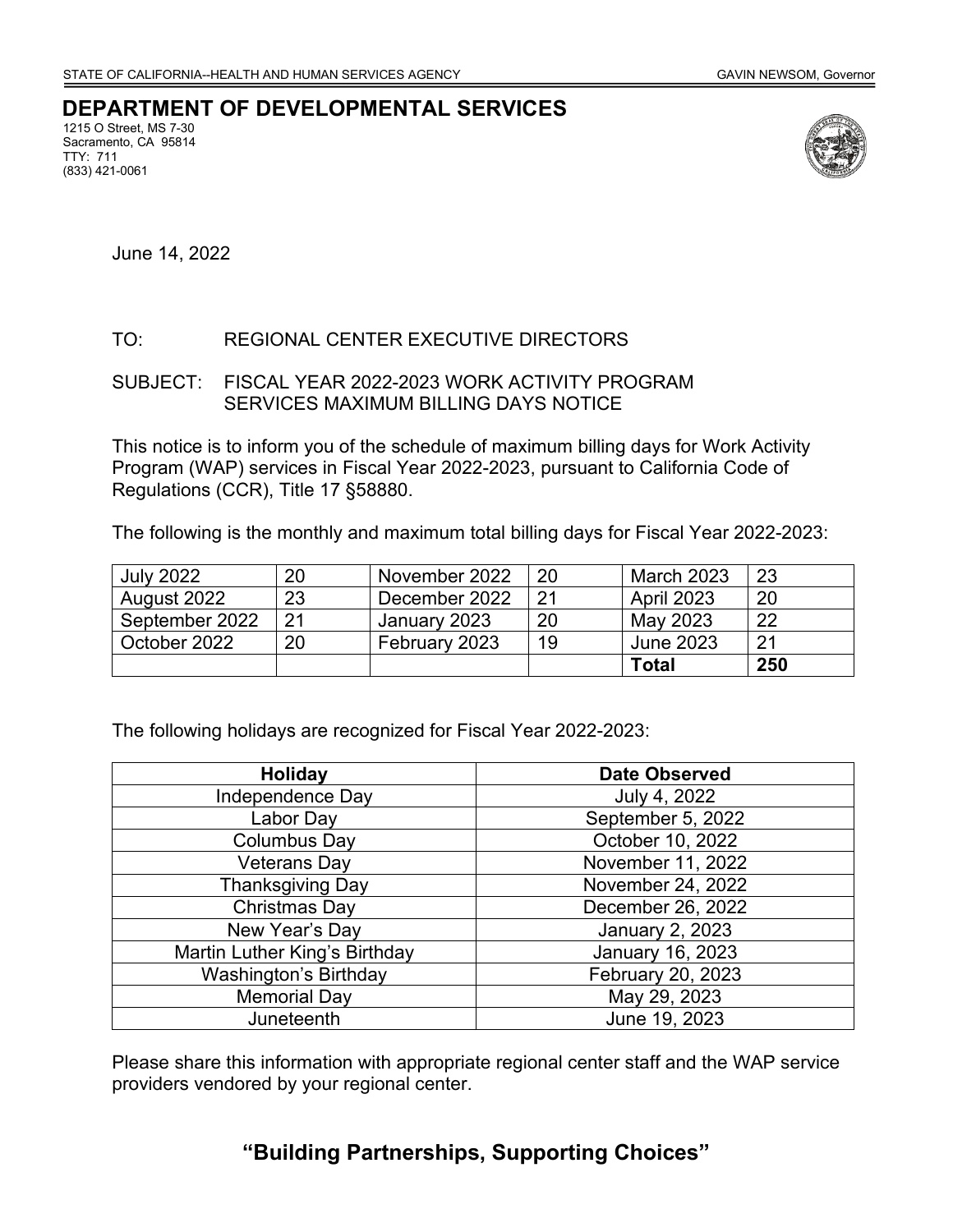Regional Center Executive Directors June 14, 2022 Page two

CCR, Title 17, §58880 permits vendors to vary from this schedule provided that the maximum of 250 billing days is not exceeded, and the vendor sends a revised schedule to the vendoring and user regional centers' office(s). Payment for these services will be based upon this schedule unless vendor changes are submitted by July 31, 2022, to the appropriate regional center(s). Vendors may use the attached change form to report any revisions to the schedule.

If you have questions regarding this correspondence, please contact me at (916) 654-2208 or [Michael.Luna@dds.ca.gov](mailto:Michael.Luna@dds.ca.gov) 

Sincerely,

MICHAEL LUNA Chief Work Services Section

**Enclosure** 

cc: Regional Center Administrators Regional Center Directors of Consumer Services Regional Center Community Services Directors Amy Westling, Association of Regional Center Agencies Brian Winfield, Department of Developmental Services Jim Knight, Department of Developmental Services Ernie Cruz, Department of Developmental Services Michael Clay, Department of Developmental Services